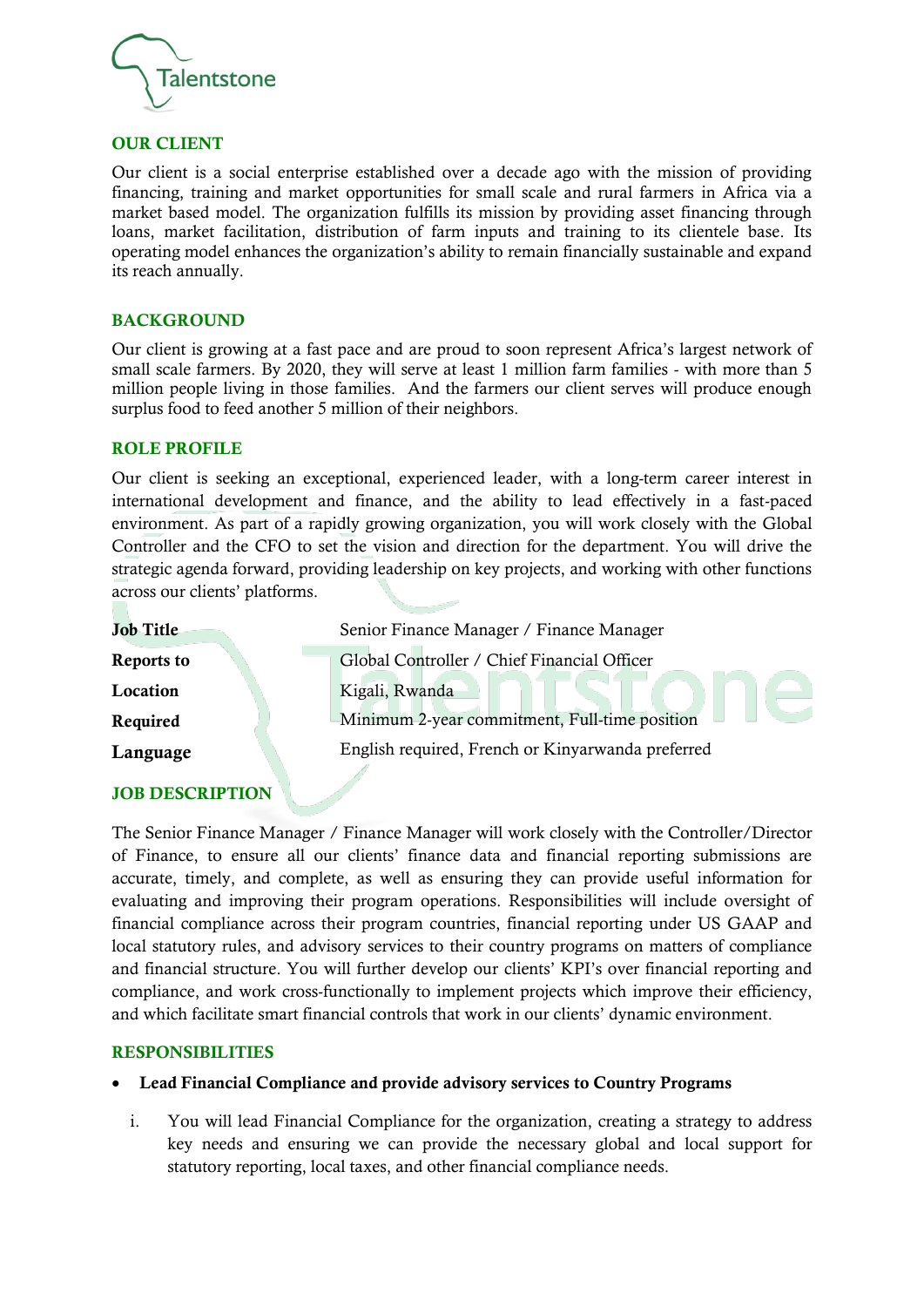

ii. This may include establishing processes for new program countries, improving processes in existing countries, and advising our program teams on the optimal financial structure to serve their farmers

## • Improve accuracy and utility of financial information

- i. Coordinate with various teams working on process improvements, with a goal of improving first-time data quality
- ii. Ensure finance project roll-outs have excellent communication, clear procedures, proper training, and easy-to-follow desktop instructions
- iii. Implement, monitor and follow-up on KPIs that allow our client to measure and improve Financial Reporting, Compliance, Finance Operations, and Internal Controls

# • Ensure Effective Controls over Financial Reporting

- i. Develop and implement policies related to financial reporting and compliance
- ii. Implement smart internal controls over financial reporting, which address key risks, while effectively keeping pace with new initiatives and program growth
- iii. Working with Internal Audit, develop analytics and procedures to prevent and detect fraud and ensure those procedures are implemented and monitored
- Ensure accurate financial reporting under US GAAP
	- i. Review and analyse financial information provided by accounting, and support/review the final preparation of consolidated financial statements and the accompanying notes, as well as other information required for lenders, donors, and other external parties
- ii. Working with the Controller, evaluate the treatment of new or changing items and ensure proper presentation and disclosure under US GAAP
- iii. Prepare/Review IRS Form 990 information

### CAREER PROSPECTS

The organization invests in building management and leadership skills. Your manager will invest significant time in your career development. They will provide you with constant, actionable feedback delivered through mentorship and regular management consulting-style career reviews. They also have regular one-on-one meetings, where they listen to and discuss career goals, and work collaboratively to craft roles that each person can be passionate about. Because of its rapid growth, the organization constantly have new high-level positions and opportunities opening up in many functions and locations. This results in fast career growth for its staff.

# QUALIFICATION / EXPERIENCE REQUIREMENTS

We are seeking an exceptional professional with 7 to 15 years of work experience and a demonstrated passion for international development. Candidates who fit the following criteria are strongly encouraged to apply: